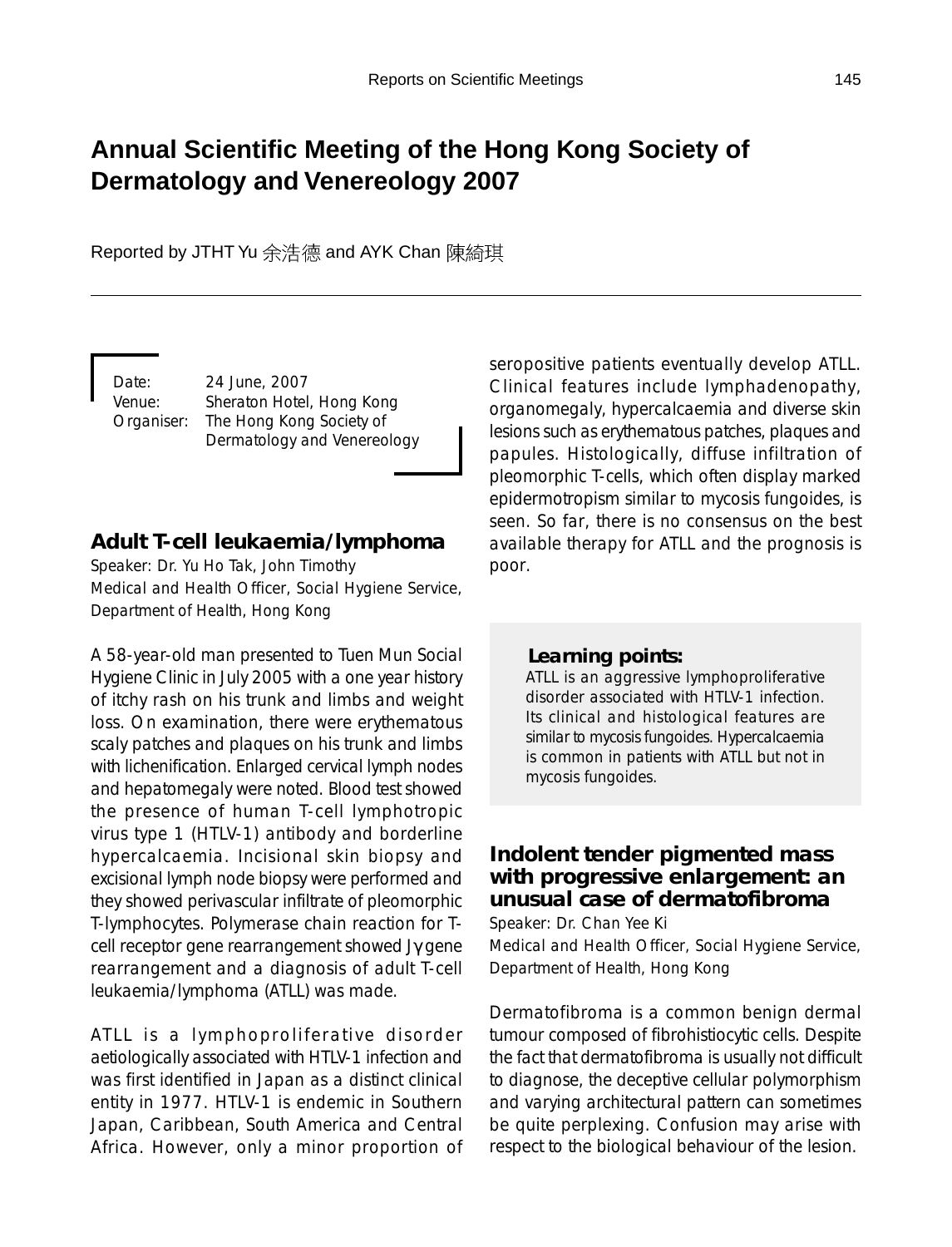A 31-year-old Chinese woman presented with a pigmented mass on her left upper arm. Physical examination revealed a well circumscribed solitary nodule measuring 2.3 by 2 centimetres. It was bluish brown, scaly and fluctuant. No ulceration was noticed. There was no lymphadenopathy. Histopathological examination showed features consistent with fibrous histiocytoma (dermatofibroma).

The classical presentation of dermatofibroma is brownish firm papule (usually less than 5 mm in diameter) with positive dimple sign. Our case is a good illustration of how tricky the lesion can be as it is not a classical presentation of fibrous histio-cytoma (dermatofibroma). The differential diagnoses include benign and malignant lesions. Benign lesions include haemangioma, blue naevus and spitz naevus; malignant lesions include cutaneous B cell lymphoma, dermatofibrosarcoma protuberans, Kaposi's sarcoma and nodular melanoma. The highly variable clinical appearances could sometimes give rise to significant difficulty in diagnosis.

### *Learning points:*

Dermatofibroma can sometimes have unusual presentation. Clinico-pathological correlation is essential and a high index of suspicion is required for diagnosing atypical cases of dermatofibroma.

## **Pathology of cutaneous vasculitis**

Speaker: Dr. Lee Kam Cheong

Chief of Service, Department of Pathology, Princess Margaret Hospital, Hong Kong

Vasculitis can be defined as inflammation and destruction of blood vessels. The histological approach to evaluation of vasculitis is to determine whether vascular damage is present or not. Then, it is essential to identify the size and type of the vessels involved (Table 1) and the dominant inflammatory response preferably with a deep incisional skin biopsy. The most common vasculitic pattern seen in skin biopsy is leucocytoclastic vasculitis. Sometimes, the infiltrate may consist of lymphocytes, eosinophils and granulomas and their identification can lead to more specific diagnoses. However, biopsy features need to be interpreted together with the clinical history, physical and laboratory findings. In addition, the age of the cutaneous lesion biopsied and the possible effect of prior treatment must also be taken into consideration. It is preferable to biopsy cutaneous vasculitic lesions within 24 to 48 hours of onset. The speaker illustrated the pathology of various cutaneous vasculitis during the presentation.

**Table 1.** Chapel Hill consensus classification of vasculitis

#### **Large-vessel vasculitis**

- Giant cell arteritis
- Takayasu's arteritis

#### **Medium-vessel vasculitis**

- Classic polyarteritis nodosa
- Kawasaki disease

#### **Small-vessel vasculitis**

- Wegener's granulomatosis
- Churg-Strauss syndrome
- Microscopic polyangiitis
- Henoch-Schonlein purpura
- Essential cryoglobulinaemia
- Cutaneous leucocytoclastic vasculitis

#### *Learning points:*

It is essential to identify the size and types of vessels involved in vasculitis by obtaining a deep incisional skin biopsy. Other features such as the component of inflammatory cellular infiltrate, the presence of specific histological features and clinicopathological correlation are useful for diagnosis of cutaneous vasculitis.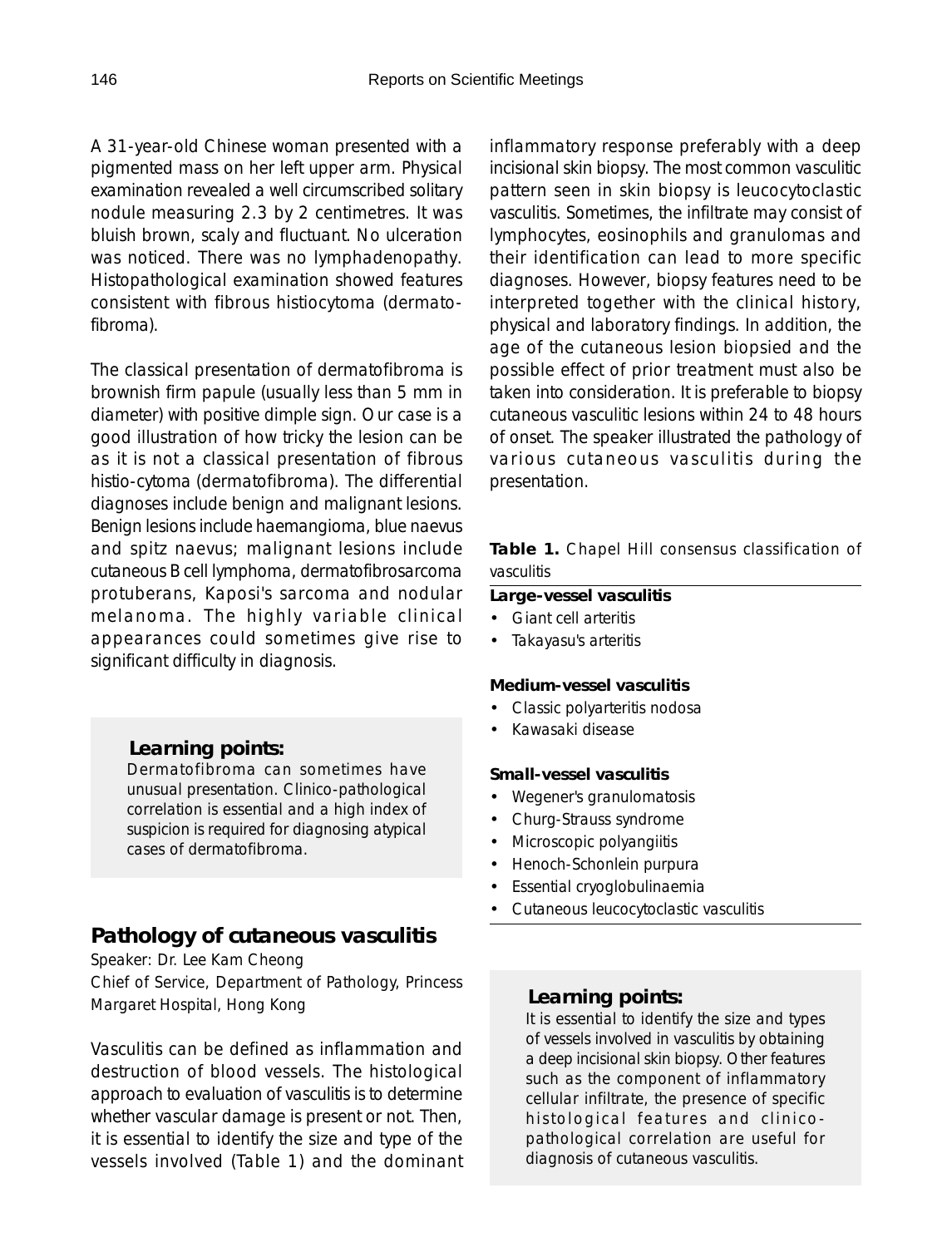# **Redefining treatment expectation in moderate-to-severe psoriasis**

Speaker: Professor Kristian Reich

Private Dermatologist, Dermatologikum, Hamburg, Germany

In Germany in 2005, a study had shown that 37% of patients attending dermatology outpatient clinic had a Dermatology Life Quality Index (DLQI) of greater than 10, i.e. psoriasis had a very large impact on a substantial proportion of patents. Conventional systemic treatments such as cyclosporine, methotrexate, retinoids and phototherapy have their own side effect profiles. The development of biologics such as alefacept, efalizumab, infliximab, etanercept and adalimumab provide new second line treatment options for recalcitrant moderate to severe psoriasis. In general, the followings can be considered in choosing psoriatic therapy: psoriasis area and severity index (PASI), nail or joint symptoms, age, sex, comorbidity or co-medication, previous response to therapy, side effect profiles and cost.

Infliximab, a tumour necrosis factor alpha inhibitor, given at 5 mg/kg intravenous infusion at week 0, 2 and 6 will give a 75% reduction in PASI score at week 10. This is accompanied by an improvement in DLQI as well. Patients with psoriatic arthropathy can also be potentially benefited from the use of infliximab. Subsequently, the speaker suggested that infliximab should be given at 5 mg/kg every 8 weeks as maintenance. Low dose methotrexate (7.5 mg/week) could be added to reduce the development of antibodies which occur in around 10% of patient on infliximab. Up till now, there is no head to head comparison between different biologics in terms of improvement in PASI.

Important side effects of infliximab include infection, infusion reaction, precipitation of heart failure and multiple sclerosis. Patient should have tuberculosis screening before infliximab and infusion reaction could be managed by decreasing the rate or stopping the infusion together with oral paracetamol and antihistamine.

### *Learning points:*

Recalcitrant psoriasis can be treated with infliximab swiftly and effectively. Infliximab is effective in psoriatic arthropathy.

# **Successful outcomes in the treatment of melasma in Asians**

Speaker: Dr. Chan Hin Lee, Henry Honorary Clinical Associate Professor, Department of Medicine, University of Hong Kong, Hong Kong

Melasma can be classified into epidermal, dermal and mixed types. Increased number of melanocyte or increased melanogenesis is the postulated pathophysiological mechanism for melasma. Topical therapy remains the first line management. Triple combination including topical steroid, hydroquinone and topical retinoid can be used. This triple combination has less irritative side effects as compared with hydroquinone alone. The use of sunblock is also strongly advised. The degree of improvement is assessed by Melasma Area and Severity Index (MASI) which measures lesional area, darkness and homogenicity.

In one study comprising patients mainly of type IV skin, Tri-luma has been shown to be useful. Laser and intense pulse light are reserved for those resistant to topical therapy for more than 3 months. Post inflammatory hyperpigmentation may occur in 10% of cases. Other options include fractional photothermolysis. It can be divided into scanning and stamping mode. Scanning mode is reliable, even and